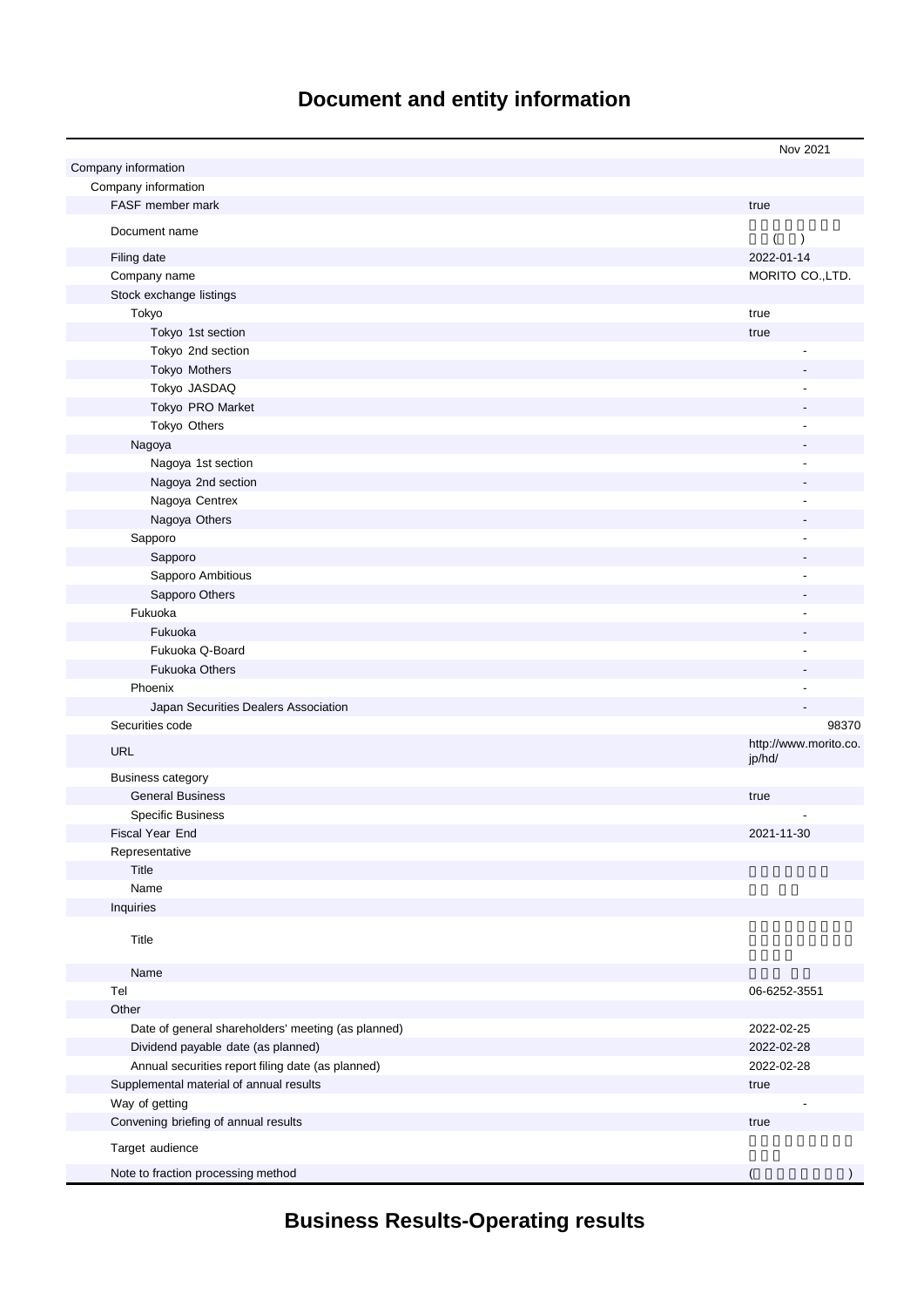|                                                    | Nov 2021 | Nov 2020 |
|----------------------------------------------------|----------|----------|
| Operating results                                  |          |          |
| Operating results                                  |          |          |
| Consolidated operating results                     |          |          |
| Consolidated income statements information         |          |          |
| Net sales                                          |          |          |
| Net sales                                          | 43,636   | 40,727   |
| % change                                           | 7.1      | $-11.4$  |
| Operating profit                                   |          |          |
| Operating profit                                   | 1,619    | 856      |
| % change                                           | 89.1     | $-50.6$  |
| Ordinary profit                                    |          |          |
| Ordinary profit                                    | 1,834    | 928      |
| % change                                           | 97.6     | $-47.8$  |
| Profit attributable to owners of parent            |          |          |
| Profit attributable to owners of parent            | 1,407    | 470      |
| % change                                           | 199.3    | $-66.5$  |
| Note to consolidated income statements information |          |          |
| Comprehensive income                               |          |          |
| Comprehensive income                               | 2,346    | 129      |
| Change in comprehensive income                     |          | $-78.0$  |
| Other consolidated operating results               |          |          |
| Basic earnings per share (Yen)                     | 51.41    | 17.17    |
| Diluted earnings per share (Yen)                   |          |          |
| Rate of return on equity (%)                       | 4.3      | 1.5      |
| Ordinary profit to total assets ratio (%)          | 4.1      | 2.0      |
| Operating profit to net sales ratio (%)            | 3.7      | 2.1      |
| Note to consolidated operating results             |          |          |
| Investment profit (loss) on equity method          | 65       | 37       |
| Note to operating results                          | -        |          |

# **Business Results-Financial positions**

| (in millions of yens)                    |          |          |
|------------------------------------------|----------|----------|
|                                          | Nov 2021 | Nov 2020 |
| <b>Financial positions</b>               |          |          |
| Financial positions                      |          |          |
| Consolidated financial positions         |          |          |
| Total assets                             | 45,938   | 43,699   |
| Net assets                               | 33,914   | 32,015   |
| Capital adequacy ratio (%)               | 73.7     | 73.1     |
| Net assets per share (Yen)               | 1,240.70 | 1,167.21 |
| Note to consolidated financial positions |          |          |
| Owner's equity                           | 33,858   | 31,958   |
| Note to financial positions              |          |          |

# **Business Results-Cash flows**

(in millions of yens)

|                                      | Nov 2021 | Nov 2020 |
|--------------------------------------|----------|----------|
| Cash flows                           |          |          |
| Cash flows                           |          |          |
| Consolidated cash flows              |          |          |
| Cash flows from operating activities | 2,644    | 2,462    |
| Cash flows from investing activities | $-401$   | $-16$    |
| Cash flows from financing activities | $-1,380$ | $-1,878$ |
| Cash and equivalents, end of period  | 11,020   | 10,052   |

# **Business Results-Note to business results**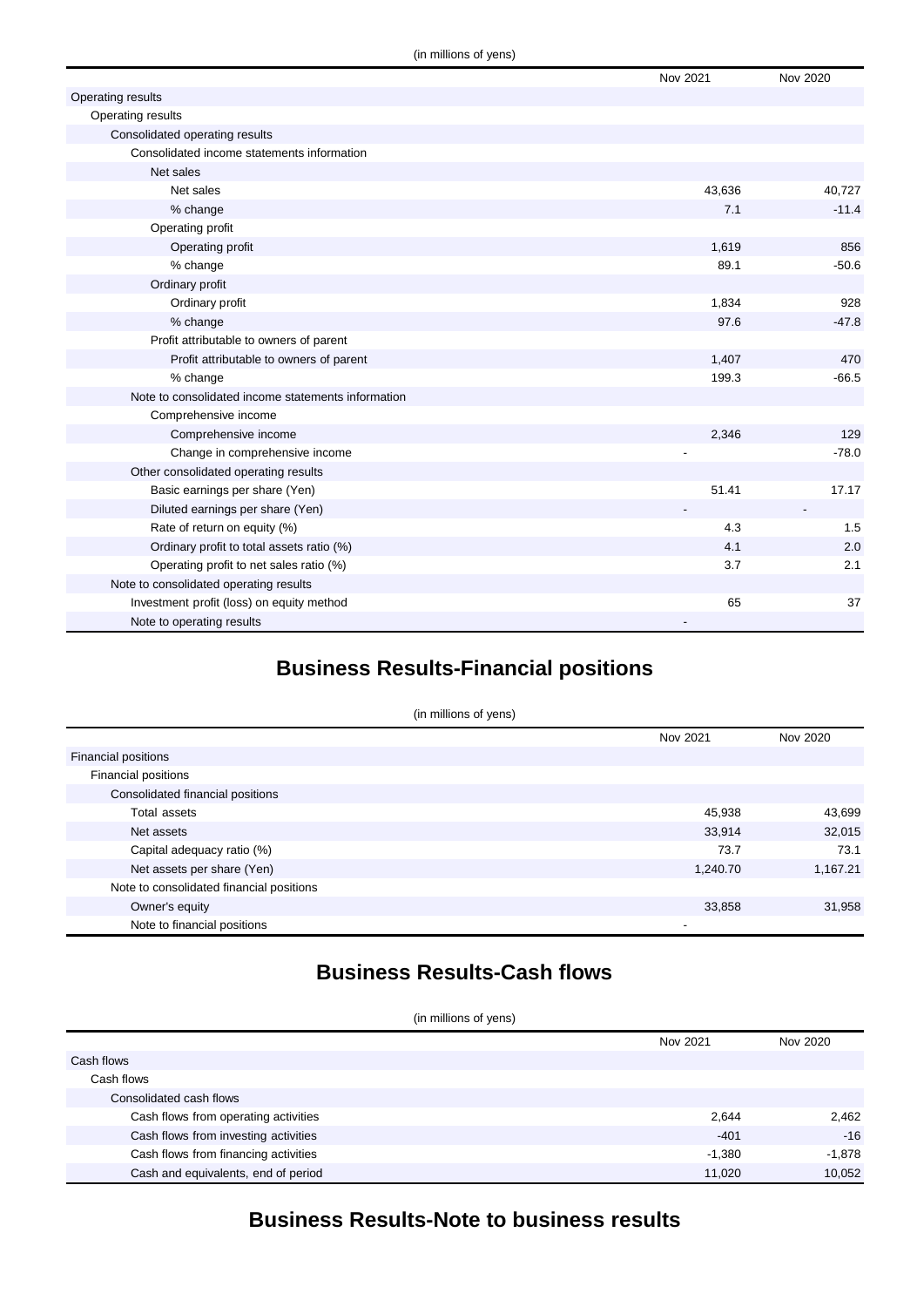#### Note to business results

Note to business results

Note to consolidated financial results

Note to consolidated financial results

# **Dividends**

| (in millions of yens)                                           |                          |          |          |
|-----------------------------------------------------------------|--------------------------|----------|----------|
|                                                                 | Nov 2022                 | Nov 2021 | Nov 2020 |
| Dividends                                                       |                          |          |          |
| <b>Dividends</b>                                                |                          |          |          |
| <b>Dividends</b>                                                |                          |          |          |
| Dividend per share (Yen)                                        |                          |          |          |
| Dividend per share (Yen)                                        |                          |          |          |
| First quarter                                                   |                          |          |          |
| Result                                                          |                          |          |          |
| Forecast                                                        | $\overline{\phantom{a}}$ |          |          |
| Upper                                                           |                          |          |          |
| Lower                                                           | $\overline{a}$           |          |          |
| Second quarter                                                  |                          |          |          |
| Result                                                          |                          | 9.00     | 13.25    |
| Forecast                                                        | 13.50                    |          |          |
| Upper                                                           | ÷,                       |          |          |
| Lower                                                           |                          |          |          |
| Third quarter                                                   |                          |          |          |
| Result                                                          |                          |          |          |
| Forecast                                                        | $\overline{\phantom{a}}$ |          |          |
| Upper                                                           | $\overline{\phantom{a}}$ |          |          |
| Lower                                                           | $\overline{\phantom{a}}$ |          |          |
| Year end                                                        |                          |          |          |
| Result                                                          |                          | 17.00    | 4.75     |
| Forecast                                                        | 13.50                    |          |          |
| Upper                                                           | ÷,                       |          |          |
| Lower                                                           |                          |          |          |
| Annual                                                          |                          |          |          |
| Result                                                          |                          | 26.00    | 18.00    |
| Forecast                                                        | 27.00                    |          |          |
| Upper                                                           | $\overline{\phantom{a}}$ |          |          |
| Lower                                                           | $\overline{\phantom{a}}$ |          |          |
| Total dividend paid                                             |                          |          |          |
| Total dividend paid                                             |                          |          |          |
| Annual                                                          |                          |          |          |
| Result                                                          |                          | 724      | 502      |
| Payout ratio (consolidated)                                     |                          |          |          |
| Payout ratio (%)                                                |                          |          |          |
| Annual                                                          |                          |          |          |
| Result                                                          |                          | 50.6     | 104.8    |
| Forecast                                                        | 50.8                     |          |          |
| Ratio of total amount of dividends to net assets (consolidated) |                          |          |          |
| Ratio of total amount of dividends to net assets (%)            |                          |          |          |
| Annual                                                          |                          |          |          |
| Result                                                          |                          | $2.2\,$  | 1.5      |

## **Forecasts**

(in millions of yens)

Forecasts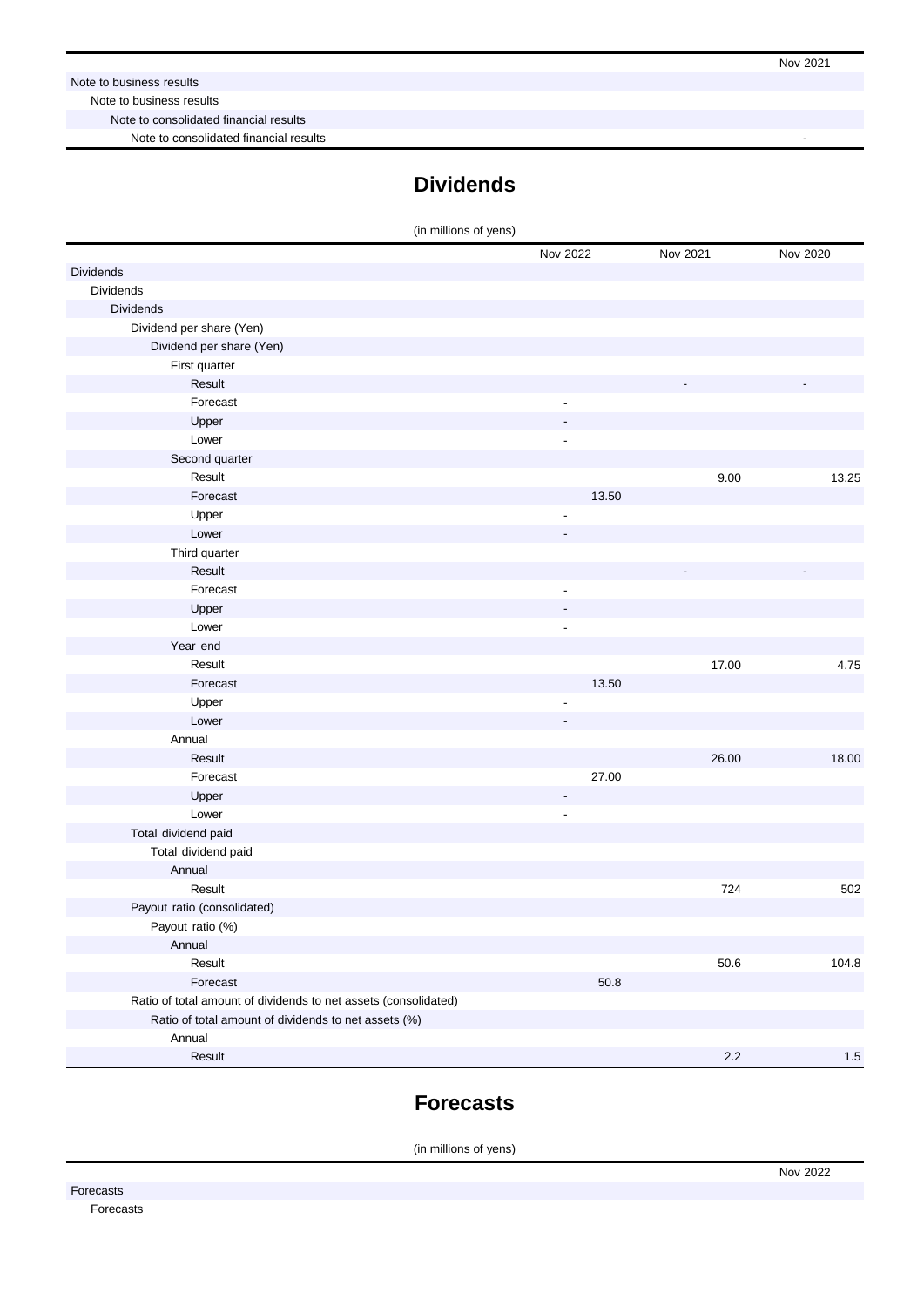|                                         | 2022 11<br>2021          |
|-----------------------------------------|--------------------------|
| Title for forecasts                     | 2022<br>12<br>11 30      |
| Preamble to consolidated forecasts      |                          |
| Preamble to forecasts                   |                          |
| Main table of consolidated forecasts    |                          |
| Net sales                               |                          |
| Net sales                               |                          |
| Forecast                                | 45,000                   |
| Upper                                   |                          |
| Lower                                   |                          |
| % change                                |                          |
| Forecast                                | 3.1                      |
| Upper                                   |                          |
| Lower                                   |                          |
| Operating profit                        |                          |
| Operating profit                        |                          |
| Forecast                                | 1,800                    |
| Upper                                   |                          |
| Lower                                   | ÷,                       |
| % change                                |                          |
| Forecast                                | 11.1                     |
| Upper                                   |                          |
| Lower                                   | ÷,                       |
| Ordinary profit                         |                          |
| Ordinary profit                         |                          |
| Forecast                                | 1,850                    |
| Upper                                   |                          |
| Lower                                   |                          |
| % change                                |                          |
| Forecast                                | 0.9                      |
| Upper                                   |                          |
| Lower                                   |                          |
| Profit attributable to owners of parent |                          |
| Profit attributable to owners of parent |                          |
| Forecast                                | 1,450                    |
| Upper                                   | $\overline{\phantom{a}}$ |
| Lower                                   | $\blacksquare$           |
| % change                                |                          |
| Forecast                                | $3.0\,$                  |
| Upper                                   |                          |
| Lower                                   |                          |
| Basic earnings per share (Yen)          |                          |
| Basic earnings per share (Yen)          |                          |
| Forecast                                | 53.13                    |
| Upper                                   |                          |
| Lower                                   |                          |
| Note to consolidated forecasts          |                          |
| Note to forecasts                       |                          |

# **Notes-Material changes in subsidiaries during this period changes in scope of consolidations resulting from change in subsidiaries**

|                                                                                                                                   | Nov 2021 |
|-----------------------------------------------------------------------------------------------------------------------------------|----------|
| Material changes in subsidiaries during this period (Changes in scope of<br>consolidations resulting from change is subsidiaries) |          |
| Material changes in subsidiaries during this period (Changes in scope of<br>consolidations resulting from change is subsidiaries) |          |
| Others                                                                                                                            |          |
| Material changes in subsidiaries during this period (Changes in scope<br>of consolidations resulting from change is subsidiaries) |          |
| Material changes in subsidiaries during this period (Changes in<br>scope of consolidations resulting from change is subsidiaries) |          |
|                                                                                                                                   |          |